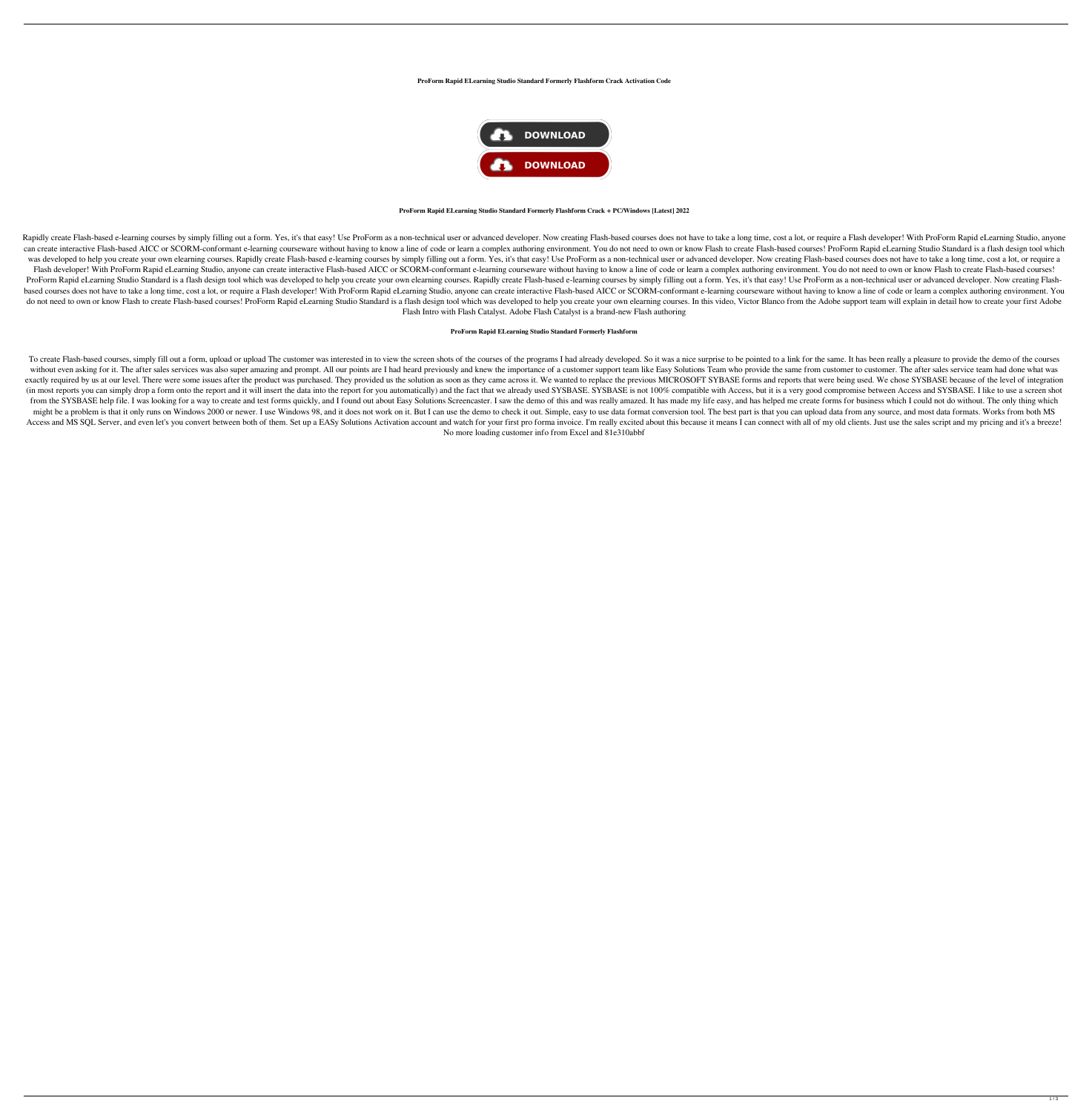## **ProForm Rapid ELearning Studio Standard Formerly Flashform Crack+ With Full Keygen**

Your dream of creating e-learning content is now a reality! With ProForm Rapid eLearning Studio Standard, creating interactive Flash-based e-learning courses is easy. You do not need to know a line of code to create flashbased courses within minutes. How to Create an interactive Flash-based e-learning Course in just a few minutes! ProForm Rapid eLearning Studio Standard is an interactive Flash design tool developed to help you create your templates and lets you easily change the pre-built ones to create custom elearning courses in just a few minutes. You don't need to know a line of code to create flash-based courses. You can get up and running in just a fe a theme, set the course-specific settings, and presto! You're done! Create your own Flash-based e-learning courses and then publish it to a number of online and offline distribution channels (such as the web, CD-ROM, e-lea instantly accessible for your students wherever they are. Rapidly create Flash-based e-learning courses by simply filling out a form. Yes, it's that easy! You can use ProForm Rapid eLearning Studio Standard to: • Create fl built e-learning course templates • Switch and modify pre-built e-learning course templates to create your own e-learning courses • Publish your flash-based e-learning courseware to a number of distribution channels (CD-RO minutes and do not need any coding knowledge Create your own flash-based e-learning courses and then publish it to a number of distribution channels (such as the web, CD-ROM, e-learning software, and mobile devices). Once wherever they are. Rapidly create Flash-based e-learning courses by simply filling out a form. Yes, it

# **What's New In ProForm Rapid ELearning Studio Standard Formerly Flashform?**

What is it? In a world full of rich content, online forms and database driven applications, Flash-based learning has started to take off as a way of delivering learning content to those who need it most. What if you want t tables? All of this can be done with standard authoring tools. But what if you want to create a fun Flash-based elearning course which actually teaches something new to your users? You'll find a solution with Rapid eLearni courses without having to be a Flash developer. Use simple drag and drop tools to create forms, animations, and Flash documents. Manage your content using the powerful, familiar, and widely used Microsoft Office system. Up conformant course, or simply as a Flash document. Enjoy no coding required! Quickstart We've been using Rapid eLearning Studio to create instructional Flash courses for many years now, and have been very happy with it. Thi powerful and flexible, and we were able to use it to create and deliver high quality, Flash-based training courses for our clients. Comments & Review Free Trial Please give us a few moment... We'll contact you soon to conf last name, and email address. First Name: Last Name: Email Address: ProForm: ProForm offers a Free 30-Day Trial for Rapid eLearning Studio Standard. After the trial period, you can download and install the software and beg supported for 30 days. At the end of the 30 days, the software will be automatically renewed and can be downloaded and installed at that time. What is Rapid eLearning Studio? It is a software that helps non-programmers qui Studio is a free online tool which enables you to create your own non-programming Flash courses. Do I have to be a programmer? No, you don't have to be a programmer to create Flash courses. Rapid eLearning Studio makes it existing training database, so you don't have to learn a new authoring environment to create your courses. What are you offering? Rapid eLearning Studio is an